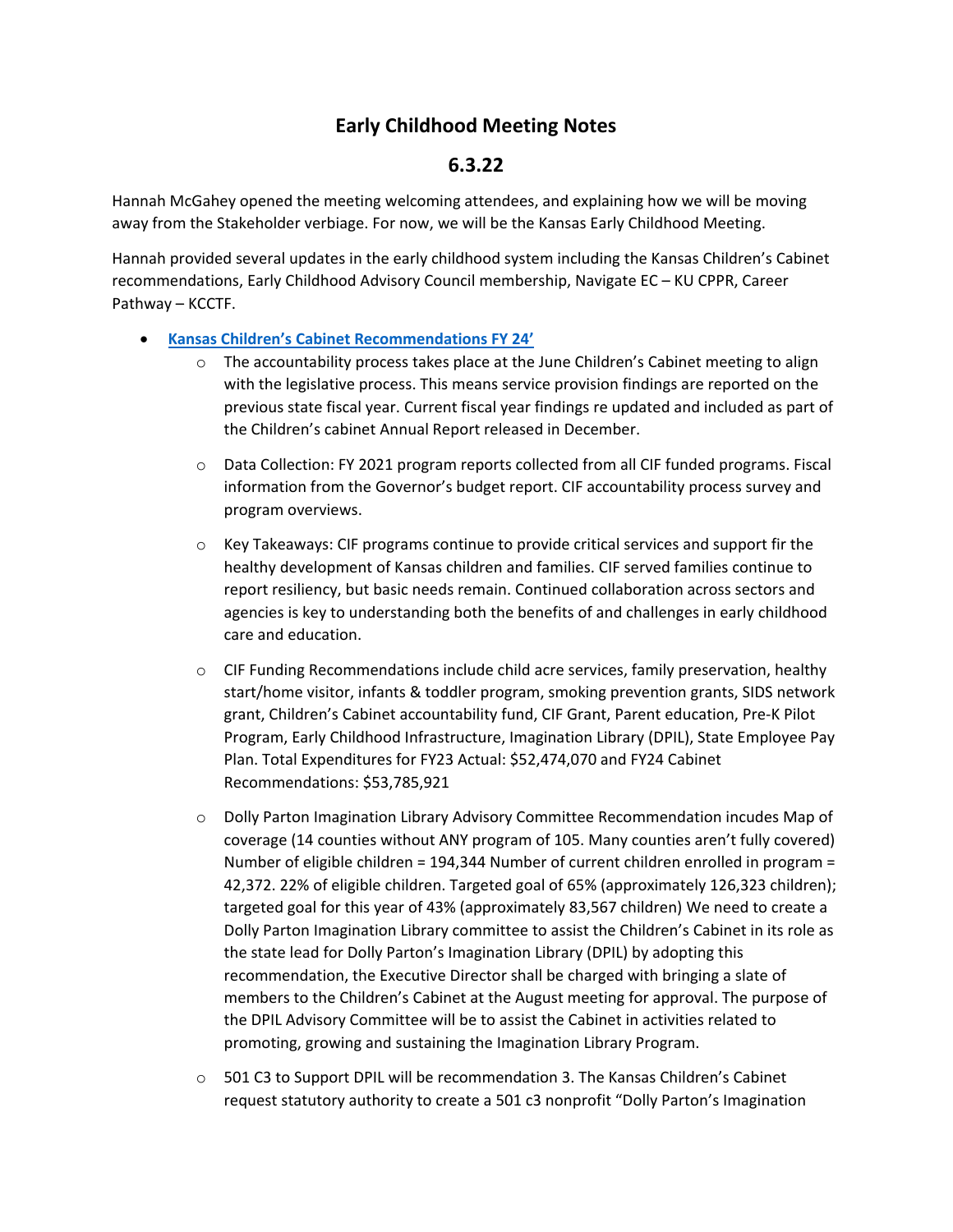Library of Kansas" in order to meet the requirements set forth by the Dollywood Foundation.

 $\circ$  The Foundation framework requires all state and local partners to be organized as a 501 c3 nonprofit. This is both to ensure the most favorable postage rates for mailing of the books each month to contain costs, and to allow for private sector donors to receive the tax benefit of a charitable contribution for any financial contributions made to support the program in Kansas. The Children's Cabinet needs legislative approval to proceed with the formation of a 501 c3 entity.

#### • **[Recommendations Panel Membership, 2022-2023](https://kcsl.org/training_events.aspx)**

- o Executive Order 20-02 is to establish the Children's Cabinet as the State Advisory Council on Early Childhood Education and Care, a requirement of federal Head State legislation.
- o Establish a volunteer Early Childhood Recommendations Panel to offer guidance to the Children's Cabinet in its roles as State Early Childhood Advisory Council.
- o Outlines required membership.
- o Panel Service Term: July 1, 2022 June 30, 2023
- o Panel Membership includes representatives of State Agencies, of local school districts, from Head Start agencies located in Kansas, institutions of higher education in the State of Kansas, Parents of a young child currently receiving early childhood services from the State of Kansas, local providers of early childhood education
- **[Navigate EC](https://kcsl.org/training_events.aspx)**
	- o Agenda: Introduction, Research Insights, Brand Messaging & Framework, Site Map and Design, Next Steps
	- o Project Objectives: Build one website to connect all early childhood resources for Kansas families, providers and communities. Promote the Navigate EC brand and website to broaden awareness and usage of the site. "Future proof" the website for additional resources.
	- o Project Deliverables: Research and input on early childhood resources, website priorities and key features to include. Site audits and user behavior to guide site mapping. Brand strategy and messaging to position the website to its multiple target audiences. Website content, design, development, testing and launch. Development and execution of a marketing communications plan for the new Navigate EC website.
	- $\circ$  Digital Analysis Activities: Integrated Lucky Orange to see user and click activity through heat mapping. Audited Google Analytics setting and reviewed top content, landing pages and how KQN users traverse the website. Compared digital audit findings to what we heard in the individual and group interviews. Reviewing which linked resource an PDFs should move into the new Navigate EC website.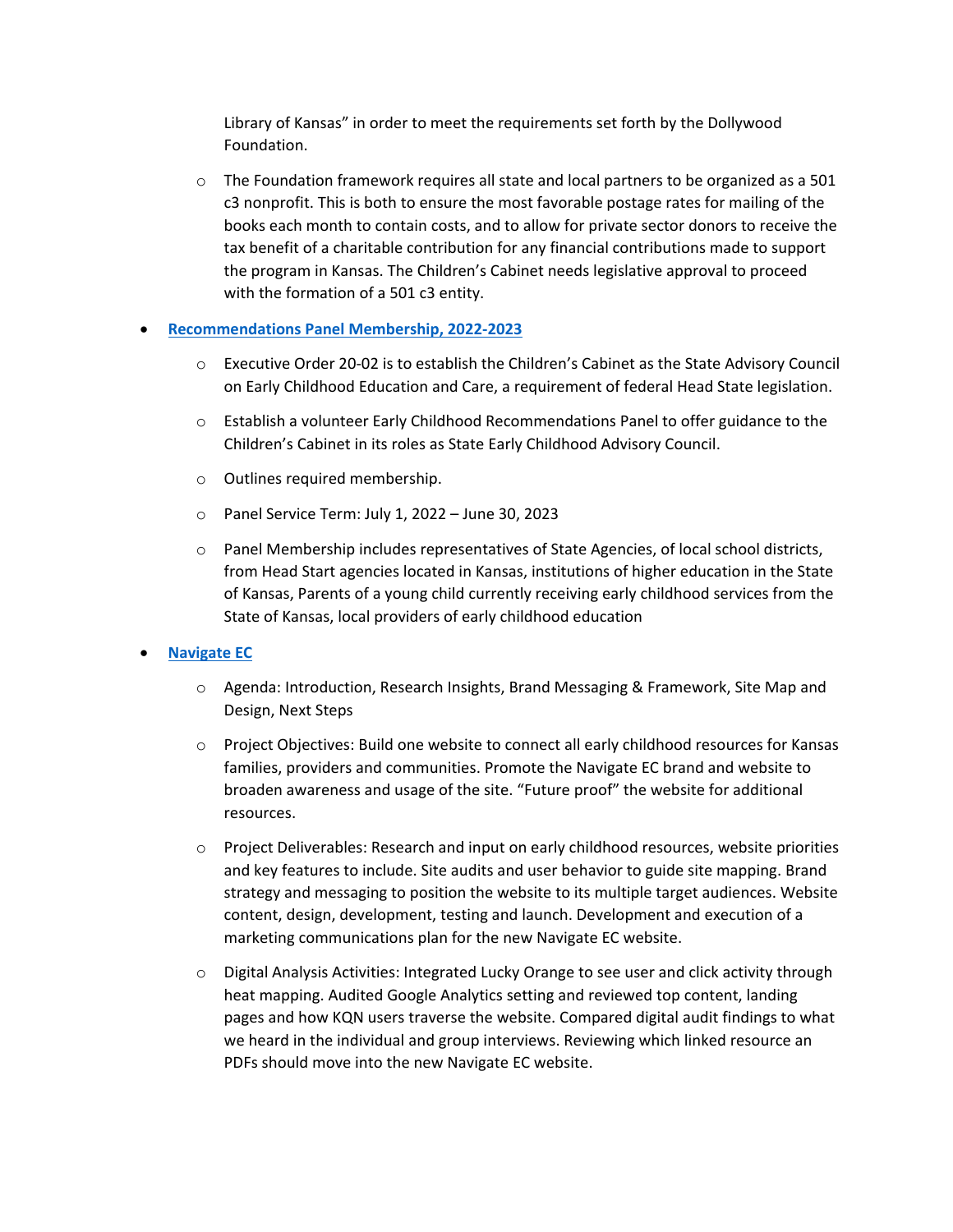- $\circ$  Work Completed in Spring 2021: Conducted interviews with community partners, state directors and coordinators from other states regarding resources for early childhood. Researched how other states branded and messaged their early childhood resources. Mapped out a brand framework, messaging and visual identity for Kansas early childhood resources.
- o Brand Message: **Supporting parents, providers and communities so that every Kansas child thrives.**
- o Brand Strategy: Navigate EC is your connection point and guide for all early childhood resources. Navigating early Childhood Success, Connections to Early Childhood Success. Guide families to resources and services. Support Providers with tools and education. Help communities chart a course.
- o Next Steps: Develop site layouts and design templates. Finalize site design templates with Lead Team input. Develop page content and write website copy. Begin build-out of website pages.

#### • **[Child Care Career Pathway](https://www.surveymonkey.com/r/LJZY36Z)**

- $\circ$  Process: There will be barriers that can be difficult to navigate to stay licensed. Being a child care provider can feel isolating. Professional relationships are typically local, driven by connections with supportive services like licensing, consultants, professional development professionals, etc.
- o Bank Street College Education: Graduate School is a national leader in early childhood education and teacher preparation. Direct service programs including the Family Center, a mixed-age child care center serving 6 months – 5 years. They focus on systems change work centering equity. Partners with school districts and states across the country to support critical system, program, and policy changes.
- o Introduction to Bank Street: "investing in the Birth to Three Workforce: A New Vision for the Foundation for All Learning," in January 2020, a white paper which makes four key recommendations to improve early care and education. We support partners, like Kansas, in related work that seeks to advance this vision for reform.
- $\circ$  Purpose: to accelerate the work of developing a comprehensive and holistic professional development system for early childhood educators in the State of Kansas.
- o Vision & Alignment: *All in for Kansas Kids* Strategic Plan, 2019 Comprehensive B-5 Needs Assessment, Preschool Development B-5 Renewal Grant, Child Care Development Fund Plan
- o Design Principles: Progression in unique to the user. Value experience through masterybased approaches. Strengthen foundation supports like job embedded coaching and mentoring. Recognize the importance of all professional learning experiences.